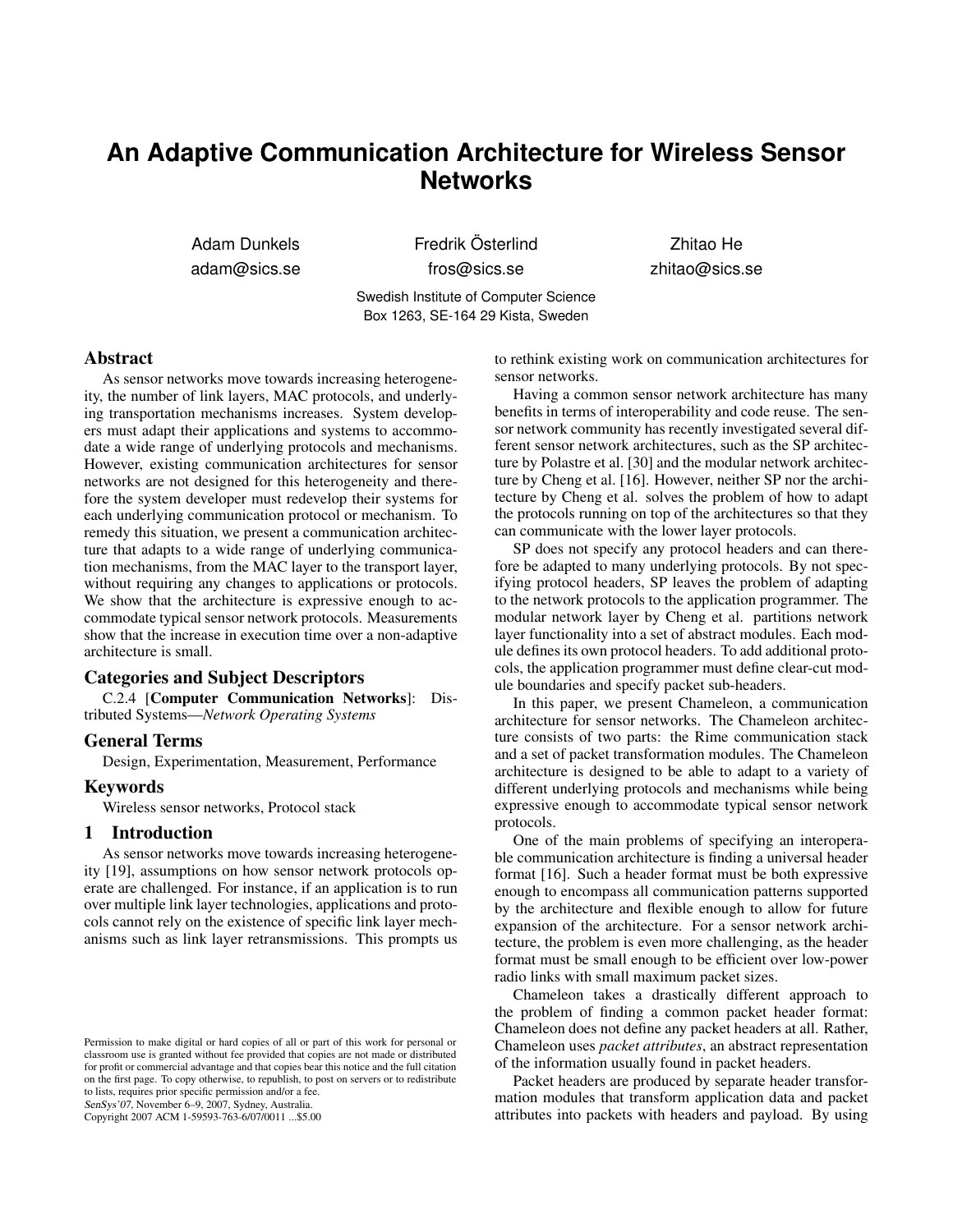

Figure 1. A tiered architecture running multiple link layer protocols; a low-power radio (e.g. CC1100), a midpower radio (e.g. 802.15.4), and Ethernet.

different Chameleon modules, it is possible to create packets that conform to any given packet header specification. For example, Figure 1 shows a network with three different underlying network protocols: a low-power radio such as the CC1100, a mid-power 802.15.4 radio, and TCP/IP over Ethernet. This network uses three Chameleon modules: one that produces bit-packed compressed link-layer headers for the low-power radio, one that produces 802.15.4 MAClayer packets, and one that produces UDP/IP transport-layer packets. Unlike other communication architectures, the application running on top of Chameleon does not need to be changed to make it run over those different underlying communication mechanisms. Packet header transformations are, however, not enough to mimic the operations of such protocols. In some cases, a Chameleon header transformation module must implement parts of the protocol logic of the protocol it mimics. For example, the Chameleon header transformation module that produces UDP/IP packets must implement the ARP protocol to resolve IP addresses to Ethernet MAC addresses.

The second part of the Chameleon architecture is the Rime communication stack. Rime provides a set of basic communication primitives ranging from best-effort singlehop broadcast and best-effort single-hop unicast, to besteffort network flooding and hop-by-hop reliable multi-hop unicast. We have selected the Rime primitives based on analysis of the communication requirements of typical sensor network protocols.

We have implemented the Chameleon architecture under the Contiki operating system [13] and evaluate it on Tmote Sky motes [31].

We make three main contributions in this paper. First, we present a solution to the cross-layer information-sharing problem of a layered communication stack by separating the protocol logic from the details of the packet headers. We show that the use of packet attributes instead of packet headers allows applications to access low-level information without violating the layering principle, while executiontime performance is on par with a traditional packet headerbased implementation. Second, we present the Rime protocol stack, a lightweight layered communication architecture for sensor networks that reduces the complexity of implementations of network protocols. We show that the communication primitives in the stack map onto typical sensor network protocols: data dissemination, data collection, and mesh routing protocols. Third, we show that the use of packet attributes makes it possible to adapt the output from the protocol stack to other communication protocols such as link and MAC layer protocols and TCP/IP.

The rest of this paper is structured as follows. We present the background to our communication architecture in Section 2. In Section 3 we present the high-level design of the Chameleon architecture. Section 4 presents the Rime protocol stack and Section 5 the Chameleon packet transformation module. The implementation of the architecture is discussed in Section 6. We implement a set of sensor network protocols in Section 7 and Chameleon modules in Section 8. We evaluate the architecture in Section 9. We review related work in Section 10 and conclude the paper in Section 11.

#### 2 Background

An adaptive communication architecture for sensor networks must be able to support both typical sensor network protocols running on top of the communication architecture, and MAC and link layer protocols on which the architecture runs. In this section, we review the high-level architectural issues with communication stacks and the requirements from sensor network protocols as well as underlying MAC and link layer protocols and standards.

#### 2.1 The Narrow Waist

One of the primary design challenges of a network architecture is where to place the narrow waist of the architecture; the fixed point around which the rest of the network architecture grows. The narrow waist allows for different protocols running above the waist and different technologies running below it.

Previous work in communication architectures for sensor networks [10, 16, 30] have placed the narrow waist of the sensor network protocol stack below the network layer and above the link layer. With this placement of the narrow waist, the primary communication primitive is best-effort singlehop broadcast. This placement of the narrow waist also allows for other mechanisms, such as congestion control, to be efficiently implemented with the architecture [6].

Our architecture corroborates the view that the narrow waist of a sensor network architecture should be singlehop best-effort broadcast. Additionally, we show that richer communication primitives, such as multi-hop communication, can be naturally incorporated into such a sensor network communication architecture, while keeping the narrow waist located below the network layer. Also, our architecture shows this placement of the narrow waist does not restrict the use of complex underlying protocols, nor of cross-layer information sharing.

### 2.2 Address-free Protocols

One important class of sensor network protocols is the address free protocols. Address-free protocols are protocols that do not explicitly use node addresses. Perhaps the most commonly used example of address-free protocols are data dissemination protocols [21, 25]. In a data dissemination protocol, data is sent from a source node to all other nodes in the network. Neither the source, nor any other node in the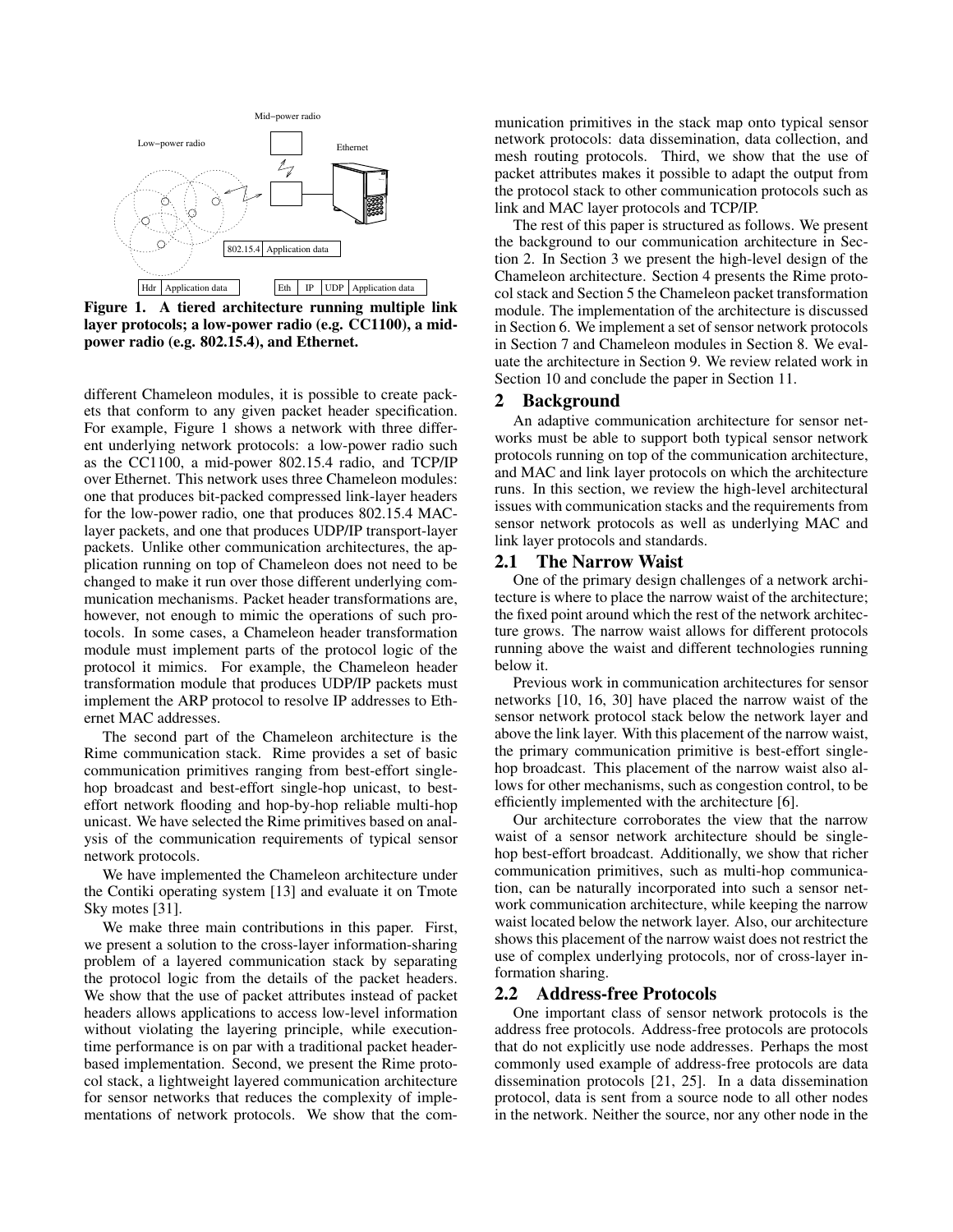network, need to know the address of the receiving nodes. Instead, the nodes can use broadcast to send data to all their single-hop neighbors, which in turn can rebroadcast the data to all their single-hop neighbors. The nodes must ensure, however, that the network is not overloaded and therefore must engage in some form of congestion control scheme.

# 2.3 Name-based Protocols

While address-free protocols play an important role in sensor networks, name-based protocols are also frequently used. In name-based protocols, nodes are explicitly named, usually with their node identification address. The perhaps most prominent example of a name-based protocol is unicast multi-hop routing, where data packets are sent from one specific node to another specific node in the network. The sender knows the address of the receiving node, and intermediate nodes on the route between sender and receiver know the addresses of the receiver.

Data collection protocols are a hybrid form of addressfree and name-based protocols. In a data collection protocol, the participating nodes send data to one or more sink nodes in the network. The data packets are forwarded in a multihop fashion towards any of the sink nodes. The participating nodes do not need to know the address of the sink node that will eventually receive the data. However, the nodes typically must know the address of their single-hop neighbors. To send data towards a sink node, a node sends its data to the single-hop neighbor that is, in some sense, closest to a sink. Thus the protocol is address-free in the multi-hop sense, but not in the single-hop sense.

#### 2.4 Neighborhood Abstractions

Many sensor network algorithms operate on collections of nodes that are physically or logically close to each other. A number of programming abstractions for developing such algorithms have been constructed [18, 26].

While the neighborhood abstractions typically hide the communication behind a layer of abstraction, the nodes that participate in a neighborhood abstraction typically interchange messages with each other. Some messages are sent directly to a specified neighbor, whereas other messages are broadcast to all neighbors. Others need scoped flooding to reach all *n*-hop neighbors [18]. Similarly, some messages are of higher importance than others and may therefore need to be sent using a reliable communication channel, while others can be sent using best-effort messages. A communication architecture for sensor networks must handle such communication patterns.

### 2.5 MAC Protocols

One of the primary purposes of sensor network MAC protocols is to reduce the energy consumption of the sensor nodes. Radio communication is typically one of the most energy consuming activities [15] and the reception energy is often as high as the transmission energy. The MAC protocol must therefore turn the radio off as often as possible, while being awake long enough to allow for communication with other sensor nodes.

Many MAC protocols for sensor networks exist, both time-slotted TDMA protocols [32] and contention-based CSMA protocols [1]. In TDMA-based protocols, each node is given a time slot in a local time schedule. A node can send only during its own time slot. CSMA-based protocols use channel sampling to ensure that only one sender is active at any given time. Power-optimization techniques such as low-power listening [29] and strobed preamble [4] is used to keep the energy consumption down while remaining responsive. With such mechanisms, packets typically cannot be instantly transmitted but must be queued before the actual transmission occur.

Sensor network MAC protocols often treat unicast and broadcast traffic differently. Unicast traffic only needs to reach the receiver, and therefore all other nodes can switch their radio off during the packet transmission. Broadcast traffic, however, reaches all local neighbors and all nodes must therefore be awake during the transmission.

Many MAC and link layer protocols support automatic packet acknowledgements for unicast traffic [1]. Packets that should be automatically acknowledged are tagged with a special bit to indicate that they are to be reliably transmitted. If the sender does not receive an acknowledgement, the packet is retransmitted.

Different MAC and link layer protocols use different addressing modes, and may even support multiple addressing modes. One example of such a link layer is 802.15.4, where packets can have either 64-bit addresses or 16-bit addresses. There is also an option to completely turn off addresses in packet headers.

An adaptive sensor network communication architecture must be able to support all of the above mechanisms: packet queuing, different handling of broadcast and unicast packets, automatic packet acknowledgement and retransmission, and different addressing modes.

#### 2.6 Related Standards

The ZigBee Specification is an industry standard for a range of short-range, low data rate control and sensing applications. The ZigBee stack employs a layered architecture that provides end-to-end reliable data transfer on top of IEEE 802.15.4 via its network layer and application support sublayer. ZigBee further specifies how applications can be constructed by requiring a pre-defined application profile along with associated commands, called clusters, for all nodes in the network. ZigBee supports mesh routing protocol based on AODV [28].

The Internet protocol family, TCP/IP, has traditionally been viewed as unsuitable for sensor networks. To make TCP/IP viable for wireless sensor networks, we have previously suggested the use of simplified implementations of the TCP/IP protocol stack [12] and optimizations such as header compression [14]. Recently, these ideas have been picked up both in standardization efforts such as the 6lowpan IETF working group [27] and by industry [8]. For example, to meet the strict energy constraints of sensor networks, 6lowpan nodes do not fully comply with the IPv6 standard and the IPv6 headers are compressed before transmission.

Ideally, an adaptive sensor network architecture should allow for protocols running on top of the architecture to be compatible with such standard protocols.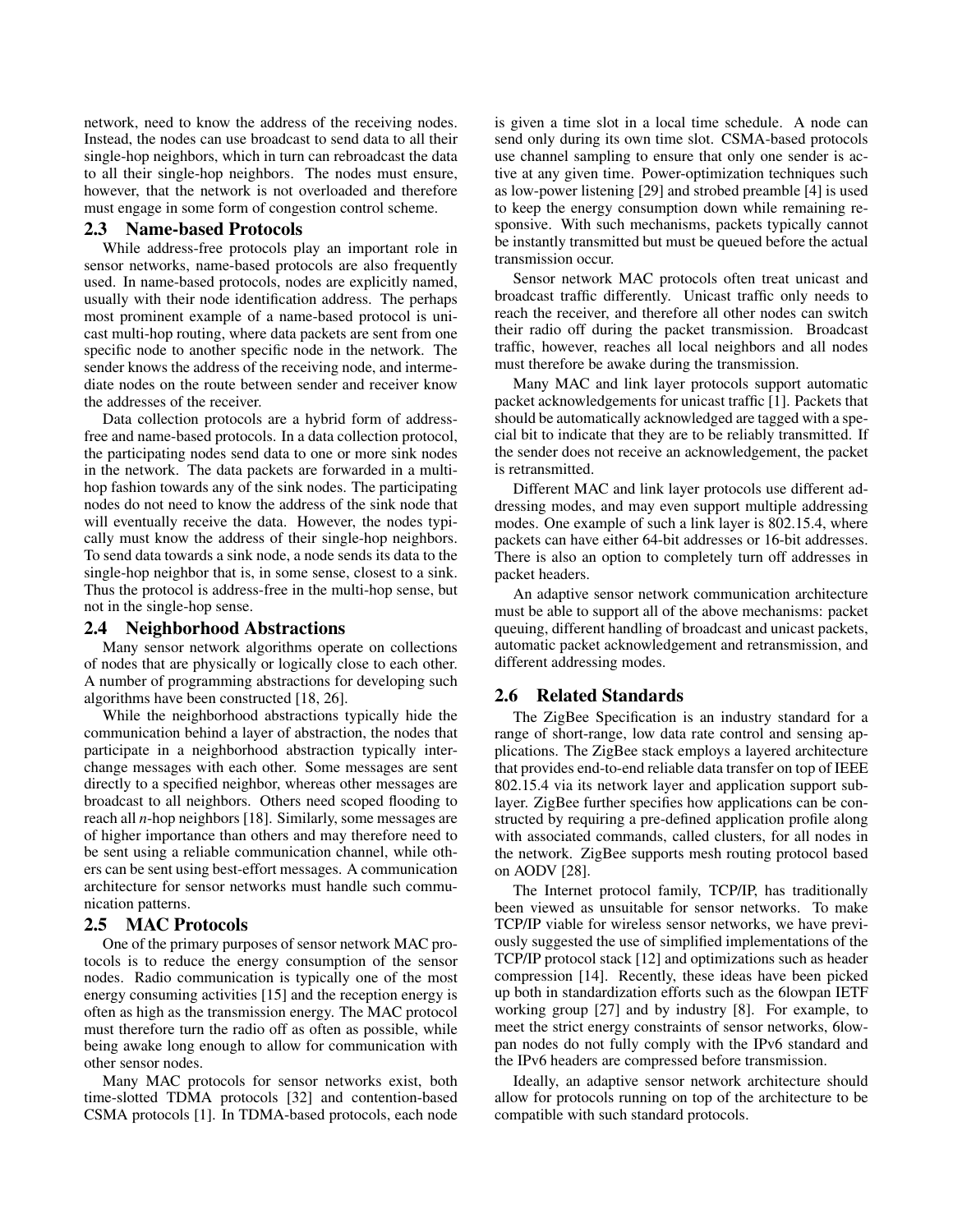

Figure 2. The Chameleon architecture. Applications and network protocols run on top of the Rime stack. The output from Rime is transformed into different underlying protocols by header transformation modules.

### 3 The Chameleon Architecture

The Chameleon architecture is an adaptive communication architecture for sensor networks. The purpose of the architecture is threefold. First, the architecture is designed to simplify the implementation of sensor network communication protocols. This is done through the use of the Rime protocol stack. Second, the architecture allows for sensor network protocols that are implemented on top of the architecture to take advantage of the features of underlying MAC and link layer protocols. This is done by using packet attributes instead of packet headers. Third, the architecture allows for the packet headers of outgoing packets to be formed independently of the protocols or applications running within the architecture. Separate packet transformation modules handle packet header construction.

The Chameleon architecture draws from previous work on sensor network architecture [10, 16, 30] and is inspired by work in the area of distributed programming [20] and general-purpose network architecture [3, 9].

Figure 2 shows the Chameleon architecture. The architecture contains three parts: the Rime stack, which provides a set of communication primitives to applications running on top of the stack; a set of network protocols running on top of the Rime stack; and the Chameleon header transformation modules, which create packets and packet headers from the output of the Rime stack. Applications run either directly on top of the Rime stack, or on top of communication protocols that run on top of Rime.

The Chameleon header transformation modules can produce either tightly bit-packed packet headers or headers that conform either to specific MAC or link layer protocols, or to other communication protocols. Some header transformation modules also implement parts of the protocol logic of the protocols they mimic.

Applications and protocols pass application data down to the Rime stack. The Rime stack adds packet attributes to the application data before it passes the application data and packet attributes to the underlying Chameleon header transformation module. The header transformation module constructs packet headers from the packet attributes and sends the final packets to the link-level device driver or the MAC layer. The MAC layer can inspect the packet attributes to decide how the packet should be transmitted. For example, broadcast packets may be sent differently from unicast packets, and packets that need single-hop reliability can be sent with link-layer acknowledgements turned on.

# 3.1 Separation of Protocol Logic and Protocol Headers

The protocol logic in the Rime stack does not deal with low-level details of packet headers such as the placement, structure, and alignment of header fields. Rather, all management of such low-level details is contained in the header transformation modules.

Instead of using packet headers, the Chameleon architecture uses packet attributes. Packet attributes contain the same information that normally is found in packet headers. The packet attribute information is a more abstract representation of the packet header information. Table 3.1 lists the pre-defined packet attributes in the Chameleon architecture. Both applications and lower layer protocols may define additional packet attributes.

The pre-defined packet attributes include the sender and receiver addresses, packet IDs, packet types, the number of times that a packet has been forwarded, as well as feedback information from the lower layers, such as the estimated link quality, and information about radio congestion.

Each packet attribute has a scope. The scope of a packet attribute specifies how far the attribute will follow the packet. Attributes with scope 0 will only follow the packet within the node, attributes with scope 1 will be transmitted in packet headers but will not be forwarded across more than one node, and attributes with scope 2 will follow the packet to the final recipient in case of a multi-hop packet.

#### *3.1.1 Header Field Alignment*

The headers in general purpose communication protocols, such as the protocols in the TCP/IP stack, are typically defined so that all header fields are aligned on even byteboundaries. The reason for this is that many microprocessors cannot access quantities that are not properly aligned.

Protocol designers must ensure that all header fields are properly aligned, and must therefore sometimes insert padding bytes into the packet headers [24]. Low-power radio protocols, however, must reduce their header size to a minimum and therefore in many cases cannot afford to align all header fields.

With Chameleon's packet attributes approach, the protocol implementations do not have to deal with low-level alignment of header fields. Rather, all low-level header alignment details are contained in the header transformation modules.

#### *3.1.2 Byte Ordering*

Protocols headers are typically designed to allow for hosts with different byte order to communicate with each other.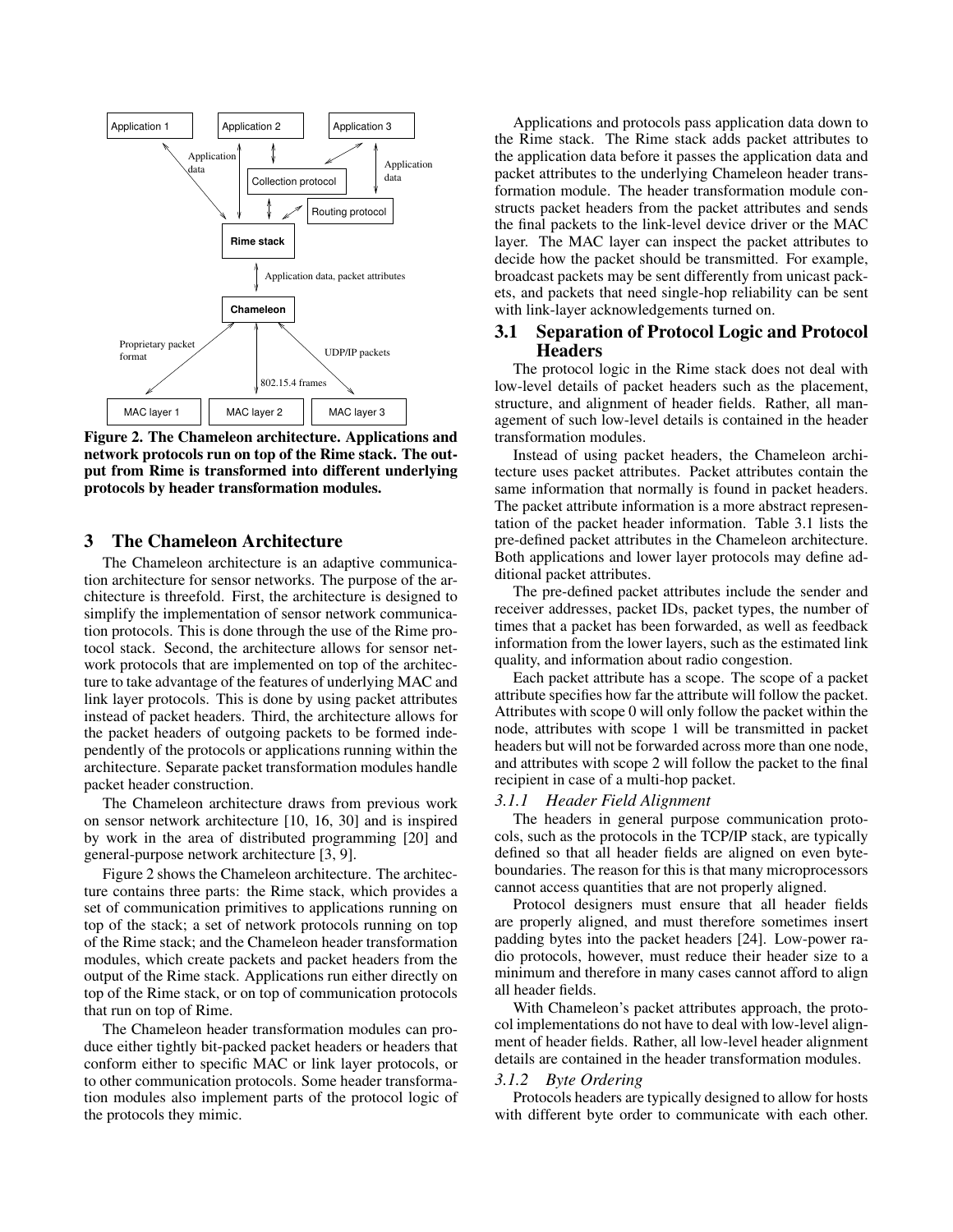Table 1. Pre-defined Chameleon packet attributes. The scope specifies if the attribute terminates at the multi-hop receiver (2), the single-hop receiver (1), in the local node (0).

| <b>Type</b>    | <b>Scope</b>   |
|----------------|----------------|
| Address        | 2              |
| <b>Address</b> | 2              |
| Integer        | 2              |
| Integer        | 2              |
| Integer        | 2              |
| Integer        | $\overline{c}$ |
| <b>Address</b> |                |
| Address        |                |
| Integer        |                |
| Integer        |                |
| Integer        |                |
| Integer        | 0              |
| Integer        | 0              |
| Integer        | 0              |
| Integer        |                |
|                |                |

The most common byte order in communication protocols is the so-called network byte order, which is different from the byte order used in most microprocessors. Thus protocol implementations must explicitly convert all multi-byte header field quantities into network byte order before they are written to a packet header, and conversely convert incoming header fields to host byte order.

By using packet attributes instead of packet headers, the protocol implementation does not need to know what the byte order of the transmitted packets is, but can access the packet attributes in host byte order. The Chameleon header transformation modules convert all multi-byte packet attributes into header fields with network byte order.

#### *3.1.3 Cross-layer Bit-packed Header Fields*

Many protocol header fields require only a few bits of information. Typical examples of such fields are flag fields or fields that specify the type of a packet; if the packet is a data packet or an acknowledgment packet. While it is possible to hold single-bit fields in separate byte fields, to reduce the total size of the header many single-bit fields are typically packed into a single byte header field. Reducing the size of the header is particularly important in sensor networks, where packet sizes are small. For example, the radio chip on the Tmote Sky board restricts the size of radio packets to 128 bytes.

Manual bit packing of single-bit header fields have several disadvantages. First, the protocol implementation must be aware that certain fields are single-bit fields and that those header fields must be accessed using bit shifting and Boolean logic expressions. Second, the protocol implementation must be aware that the memory location of a single-bit field may be shared with other single-bit fields. The protocol implementation must therefore make sure that the other single-bit fields are not overwritten when writing to a singlebit field. Third, protocols at different layers cannot pack their single-bit fields into one, but must use different bytes for their single-bit fields even if the total sum of bits in the single-bit fields is smaller than the size of a byte.



Figure 3. A non-packed layered header with a reliable hop-by-hop header and a data collection header. Due to alignment, the collection tree header must be located at an even location.



Figure 4. A cross-layer bit-packed version of the header in Figure 3 with 1-bit packet type, 5-bit packet ID and sequence numbers, and a 5-bit time to live field. The packed header is two bytes shorter.

In conventional layered communication architectures, it is in general not possible to pack bit-sized header fields from different layers into a single byte field. Instead, bit-sized header fields must be contained in separate byte-sized fields. An example of such a header is shown in Figure 3.

The packet attributes in the Chameleon architecture both simplify the implementation of bit-packed header fields, and make it possible to bit-pack header fields both within a layer and between layers. Protocol implementations do not have to be aware that certain packet attributes are single-bit values. The implementation can access the attribute like any other attribute. Furthermore, the memory location of a packet attribute is not shared with other attributes. The implementations therefore do not need to worry about overwriting other attributes when writing to a single-bit attribute. Moreover, since the header transformation modules have access to all packet attributes of each packet, it can efficiently pack all single-bit attributes into single-byte packet headers. This is shown in Figure 4, which shows a cross-layer bit-packed version of the header in Figure 3.

#### *3.1.4 Header Compression*

Header compression is a mechanism that reduces the size of transmitted headers by sending only header information that is strictly needed. Header compression can be used both to increase throughput over slow links [23] and to reduce the energy cost and packet loss rates in wireless networks [11]. In wireless sensor networks, header compression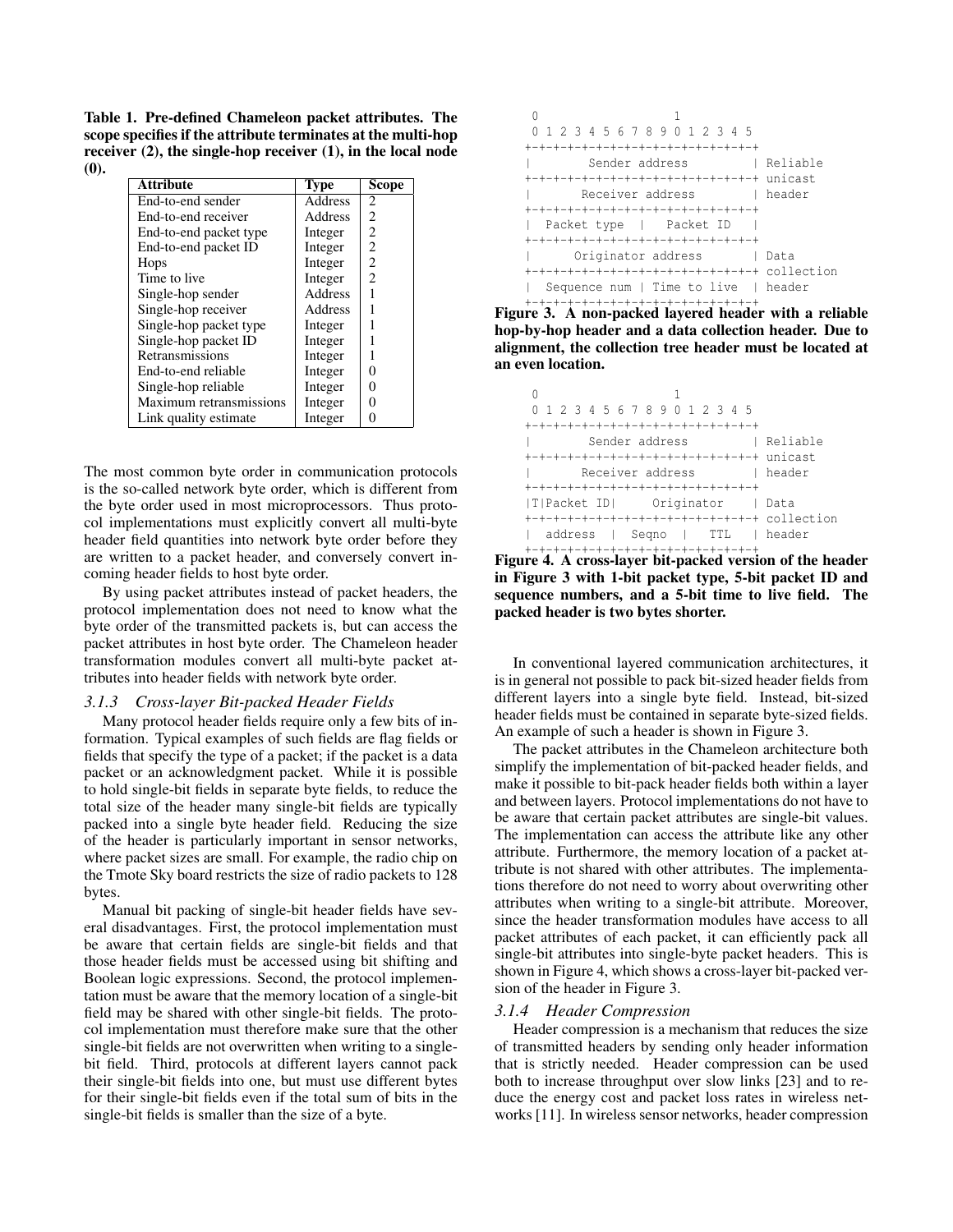

Figure 5. Two applications communicating using Rime. One uses a mesh routing protocol running on top of the Rime stack and one uses the Rime stack directly. Each communication path uses its own logical channel. See Section 4.1 for explanations of the names in the protocol stack.

has recently been used to reduce the size of IPv6 headers as part of the 6lowpan standardization effort [27].

Traditional header compression requires the header compression module to both parse the original header format, and to bit-pack the optimized header format. With packet attributes, header compression is naturally included in the architecture. Header parsing is performed on incoming packets, and the production of bit-packed headers is, as discussed above, already a part of the architecture.

#### 3.2 Logical Channels

Communication in the Chameleon architecture uses different logical channels. Each channel has its own set of protocols and packet attributes. The communicating parties must agree beforehand on the particular set of protocols to be used for a particular channel.

Figure 5 illustrates the concept of logical channels in the Chameleon architecture (see Section 4.1 for explanations of the names in the protocol stack). Two applications, Application 1 and Application 2, run on two different nodes and communicate with each other using four logical channels, *y*, *x*, *x* + 1, and *x* + 2. Application 1 uses a mesh routing protocol, which in turn uses a route discovery protocol, and the best-effort multi-hop unicast Rime primitive, mh. Both nodes know that the mh primitive uses logical channel *x*, that the route discovery protocol uses channels  $x + 1$  and  $x + 2$ , and that channel *y* is used by Application 2. Both nodes have agreed on this channel configuration before the communication is set up. The situation is similar to how all Internet hosts agree on that TCP port 80 is used for HTTP communication and that TCP port 25 is used for SMTP.

The logical channels are opened at run-time. When an application opens a logical channel for a stack of Rime primitives, the primitives register the packet attributes they use with Chameleon. Chameleon uses this information both when constructing outgoing headers and when parsing incoming headers.

The process of constructing and parsing headers is deterministic and reversible. When a packet is sent on a channel, Chameleon uses the attribute specification to construct the packet header. Similarly, when a packet arrives on the channel, Chameleon parses the header using the same attribute specification.

Chameleon is free to treat different logical channels differently in terms of how headers are constructed and what physical device will be used to send the packet. The mapping of channels to output devices is done either at compile time, at system boot-up, or at run-time. Chameleon can multiplex multiple logical channels over a single physical link by, e.g., explicitly transmitting the channel number in a packet header, or it can use different physical radio channels for different logical channels.

# 3.3 Buffer Management

The buffer management in the Chameleon architecture and the Rime stack is simple. All packets, both outgoing and incoming, are stored in a single buffer, called the Rime buffer. The Rime buffer contains both the application data and the packet attributes. All access to the Rime buffer is done at a single priority level so no locking mechanisms need to be used. Device drivers do not write to the buffer from their interrupt handlers, but must write to the buffer at system priority.

Protocols that need to queue packets, such as MAC protocols that wait for the radio medium to be free, can allocate so-called queue buffers to hold the queued packet. Queue buffers are dynamically allocated from a pool of queue buffers. The contents of the Rime buffer, including the packet attributes, are copied into the queue buffer when it is allocated.

Rime does not specify how the queue buffers are managed after they are allocated. If a protocol queues more than one queue buffer, it is up to the protocol to define how the queue is handled. For example, a MAC protocol may decide to send high priority packets before low priority packets once the radio medium is free.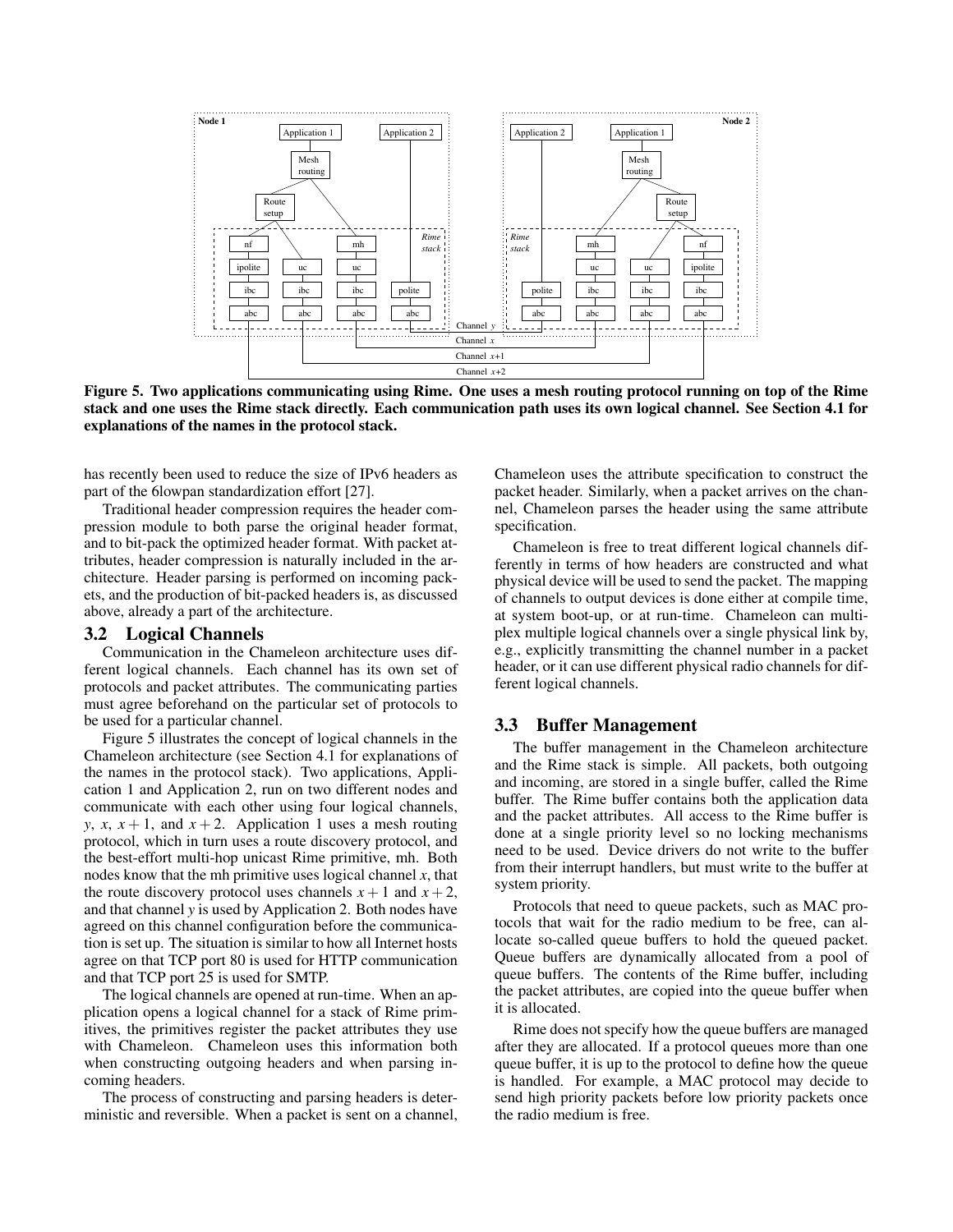# 3.4 Lightweight Layering

The Rime stack is built around a lightweight layering principle. The communication primitives are designed in a layered fashion, where more complex communication primitives build on simpler ones. This is inspired by work in the area of distributed programming [20], where many simple layers are used to implement complex mechanisms such as network consensus. The design with many simple layers allows for provable properties of composition of layers; we leave to future work to investigate if provable properties are possible in the Rime stack.

For sensor networks, the lightweight layering principle has several benefits. First, as the communication primitives are simple, they are easy to implement and test. Second, the memory footprint of the implementations of the primitives is small, which is important for memory-constrained sensor nodes. Third, as applications may attach to any layer of the stack, the applications can express precisely how much of the communication features that they need. In more heavyweight-layered stacks, such as the TCP/IP protocol stack, it generally is not possible to express such fine-grained feature requirements. For example, a TCP/IP application that needs congestion control but not guaranteed delivery cannot express this within the TCP/IP protocol architecture.

# 3.5 Header Transformations

The header transformation modules in Chameleon produce headers from the packet attributes supplied by the Rime stack. Chameleon can transform the packet attributes into an arbitrary packet header format. By transforming the packet attributes into a standard packet format, the Chameleon architecture can become compatible with another node that implements the standard. However, header transformations alone are not enough to mimic another communication protocol.

#### 3.6 Header Transformations Are Not Enough

The header transformation mechanism is able to construct headers that are compatible with any communication protocol. However, a communication protocol is not defined by its protocol headers, but also by its protocol logic. In many cases, the Rime protocols already implement the protocol logic required to fulfill the impersonated protocol. In those cases, the Chameleon header transformation module only needs to create headers that match the impersonated protocol.

In case the protocol to be impersonated contains protocol logic not implemented by the Rime protocol, the Chameleon module must itself implement the missing parts of the protocol logic of the protocols that it impersonates. For example, a UDP/IP header transformation module must implement the ARP protocol if it is running over Ethernet, and a header transformation module that translates a reliable bulk-transfer Rime protocol into a TCP stream must implement the SYN-ACK exchange before data transmission can start.

#### 3.7 Feedback from Lower Layers

The protocols implemented in a header transformation module may need to send feedback up to the application running on top of Rime. Examples of this include both congestion notification and estimates of the radio link quality.



Figure 6. The communication primitives in the Rime stack and how they are layered.

Chameleon uses packet attributes to provide feedback from the header transformation modules to the Rime stack. When an event occurs that needs be forwarded to the application, Chameleon associates the event with the channel on which the event occurred. The next time the channel is active and a packet is sent towards the local application, Chameleon sets the appropriate packet attribute for the packet that is sent up through Rime. The feedback information may also be piggybacked on acknowledgement packets that Chameleon produces for the benefit of the application.

#### 4 The Rime Protocol Stack

The Rime protocol stack provides a set of communication primitives, ranging from best-effort local neighbor broadcast and reliable local neighbor unicast, to best-effort network flooding and hop-by-hop reliable multi-hop unicast. Applications or protocols running on top of the Rime stack may use one or more of the communication primitives provided by the Rime stack.

# 4.1 Rime Communication Primitives

The protocols in the Rime stack are arranged in a layered fashion, where the more complex protocols are implemented using the less complex protocols. The communication primitives in the Rime stack and how they are arranged is shown in Figure 6.

We have chosen the communication primitives in the Rime stack based on what typical sensor network protocols use. Applications or protocols running on top of the Rime stack attach at any layer of the stack and use any of the communication primitives.

The Rime stack supports both single-hop and multi-hop communication primitives. The multi-hop primitives do not specify how packets are routed through the network. Instead, as the packet is sent across the network, the application or upper layer protocol is invoked at every node to choose the next-hop neighbor. This makes it possible to implement arbitrary routing protocols on top of the multi-hop primitives.

#### *4.1.1 Anonymous Best-effort Single-hop Broadcast*

The anonymous best-effort single-hop broadcast primitive (abc) is the most basic communication primitive in Rime. The abc primitive provides a way for upper layers to send a data packet to all local neighbors that listen to the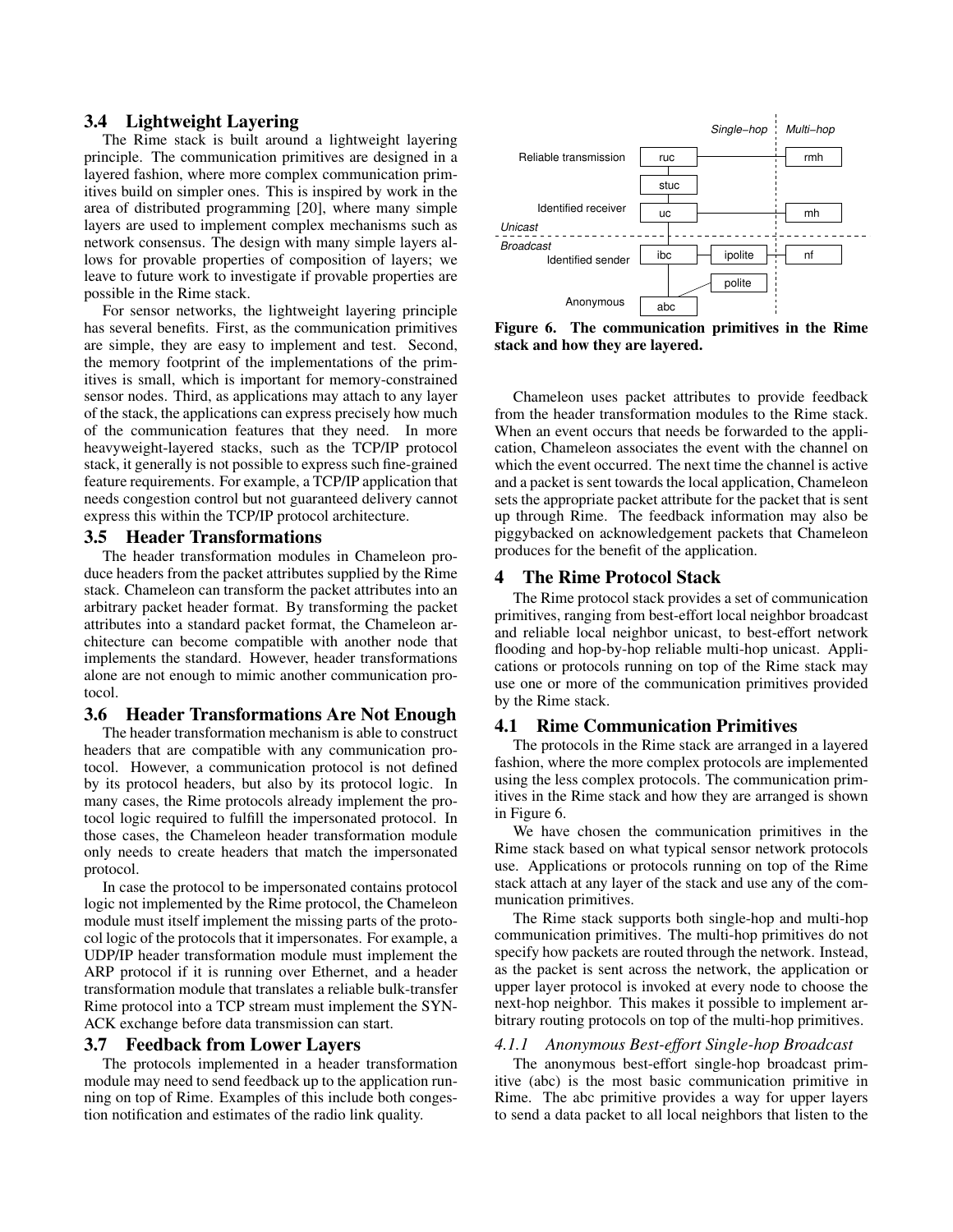channel on which the packet is sent. No information about who sent the packet is included in the transmission.

All other Rime primitives are based on the abc primitive. Normally, however, the abc primitive is not used directly by applications or protocols that run on top of the Rime stack. When a packet is received by the abc module, the module immediately passes the packet to the upper layer.

#### *4.1.2 Identified Best-effort Single-hop Broadcast*

The identified best-effort single-shop broadcast primitive (ibc) sends a packet to all local neighbors. The ibc primitive adds the single-hop sender address as a packet attribute to outgoing packets. All Rime primitives that need the identity of the sender in the outgoing packets use the ibc primitive, either directly or indirectly through any of the other communication primitives that are based on the ibc primitive.

#### *4.1.3 Best-effort Single-hop Unicast*

The best-effort single-hop unicast primitive (uc) sends a packet to an identified single-hop neighbor. The uc primitive uses the ibc primitive and adds the single-hop receiver address attribute to the outgoing packets. For incoming packets, the uc module inspects the single-hop receiver address attribute and discards the packet if the address does not match the address of the node.

#### *4.1.4 Stubborn Single-hop Unicast*

The stubborn single-hop unicast primitive (suc) repeatedly sends a packet to a single-hop neighbor using the uc primitive. The stuc primitive sends and resends the packet until an upper layer primitive or protocol cancels the transmission. While it is possible for applications and protocols that use Rime to use the stubborn single-hop unicast primitive directly, the stuc primitive is primarily used by the reliable single-hop unicast (ruc) primitive.

Before the stuc primitive sends a packet, it allocates a queue buffer, to which the application data and packet attributes is copied, and sets a timer. When the timer expires, the stuc primitive copies the queue buffer to the Rime buffer and sends the packet using the uc primitive. The stuc primitive sets the number of retransmissions for a packet as a packet attribute on outgoing packets.

#### *4.1.5 Reliable Single-hop Unicast*

The reliable single-hop unicast primitive (ruc) reliably sends a packet to a single-hop neighbor. The ruc primitive uses acknowledgements and retransmissions to ensure that the neighbor successfully receives the packet. When the receiver has acknowledged the packet, the ruc module notifies the sending application via a callback. The ruc primitive uses the stubborn single-hop unicast primitive to do retransmissions. Thus, the ruc primitive does not have to manage the details of setting up timers and doing retransmissions, but can concentrate on dealing with acknowledgements.

The ruc primitive adds two packet attributes: the singlehop packet type and the single-hop packet ID. The ruc primitive uses the packet ID attribute as a sequence number for matching acknowledgement packets to the corresponding data packets.

The application or protocol that uses the ruc primitive can specify the maximum number of transmissions that the ruc module should attempt before the packet times out. If



Figure 7. Timeline of the algorithm used by the polite broadcast primitive.

a packet times out, the application or protocol that sent the packet is notified with a callback.

# *4.1.6 Polite Single-hop Broadcast*

The polite single-hop broadcast primitive (polite) is a generalization of the polite gossip algorithm from Trickle [25]. The polite gossip algorithm is designed to reduce the total amount of packet transmissions by not repeating a message that other nodes have already sent. The purpose of the polite broadcast primitive is to avoid that multiple copies of a specific set of packet attributes is sent on a specified logical channel in the local neighborhood during a time interval.

The polite broadcast primitive is useful for implementing broadcast protocols that use, e.g., negative acknowledgements. If many nodes need to send the negative acknowledgement to a sender, it is enough if only a single message is delivered to the sender.

The upper layer protocol or application that uses the polite broadcast primitive provides an interval time, and message along with a list of packet attributes for which multiple copies should be avoided. The polite broadcast primitive stores the outgoing message in a queue buffer, stores the list of packet attributes, and sets up a timer. The timer is set to a random time during the second half of the interval time, as shown in Figure 7.

During the first half of the time interval, the sender listens for other transmissions. If it hears a packet that matches the attributes provided by the upper layer protocol or application, the sender drops the packet. The send timer has been set to a random time some time during the second half of the interval. When the timer fires, and the sender has not yet heard a transmission of the same packet attributes, the sender broadcasts its packet to all its neighbors.

The polite broadcast module does not add any packet attributes to outgoing packets apart from those added by the upper layer.

#### *4.1.7 Identified Polite Single-hop Broadcast*

Identified polite single-hop broadcasts (ipolite) works in the same way as the polite primitive but adds the identity of the sender as a packet attribute through the use of the ibc layer.

#### *4.1.8 Best-effort Multi-hop Unicast*

The best-effort multi-hop unicast primitive (mh) sends a packet to an identified node in the network by using multihop forwarding at each node in the network. The application or protocol that uses the mh primitive supplies a routing function for selecting the next-hop neighbor. If the mh primitive is requested to send a packet for which no suitable next hop neighbor is found, the caller is immediately notified of this and may choose to initiate a route discovery process.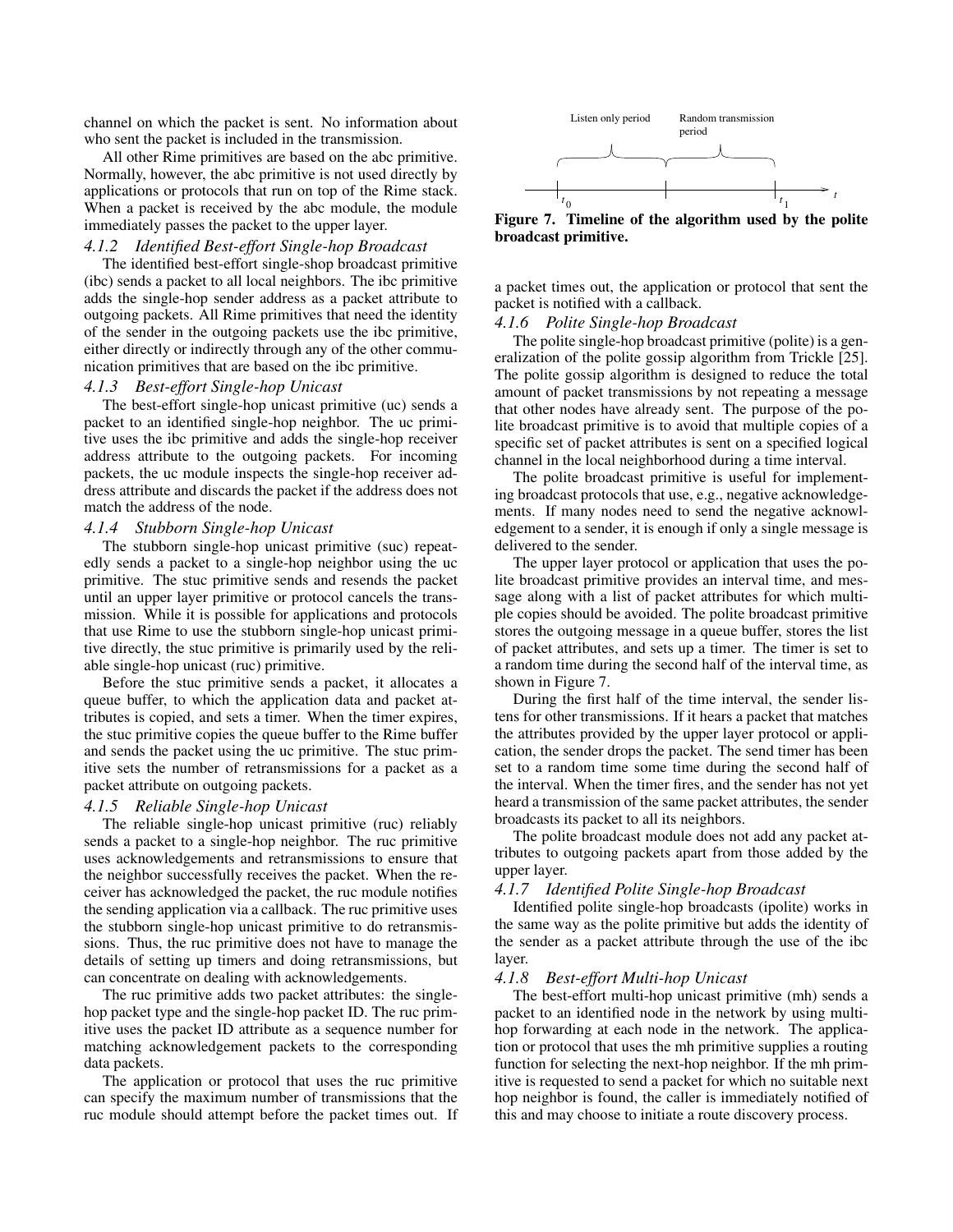| nf_send(hops)                                          |
|--------------------------------------------------------|
| packetattr_set(TTL, hops)                              |
| packetattr_set(E2E_SENDER, our_address)                |
| packetattr_set(E2E_PACKETID, segno)                    |
| $last_s$ ender $\leftarrow$ our_address                |
| last_id ← segno                                        |
| ipolite_send({E2E_SENDER, E2E_PACKETID},               |
| default_interval)                                      |
| seqno $\leftarrow$ seqno + 1                           |
|                                                        |
| received_ipolite_packet                                |
| if(packetattr_get(E2E_SENDER) $\neq$ last_sender &     |
| packetattr_get(E2E_PACKETID) $\neq$ last_id)           |
| $last_s$ ender $\leftarrow$ packetattr_get(E2E_SENDER) |
| $last_id \leftarrow packetattr.get(E2E.PACKETID)$      |
| if(call_upper_layer() $\neq$ 0)                        |
| ttl $\leftarrow$ packetattr_get(TTL) - 1               |
| if(ttl $> 0$ )                                         |
| packetattr_set(TTL, ttl)                               |
| ipolite_send({E2E_SENDER, E2E_PACKETID},               |
| default_interval)                                      |
|                                                        |

Figure 8. Implementation of the best-effort network flooding primitive, nf, in pseudocode.

Routing schemes that are not based on traditional routing tables, such as attribute-based routing [22] or opportunistic routing [2] are implemented using the routing function supplied by the upper layer application or protocol. When a next-hop neighbor has been found, the mh primitive uses the best-effort unicast primitive to send packets to it.

# *4.1.9 Hop-by-hop Reliable Multi-hop Unicast*

The hop-by-hop reliable multi-hop unicast primitive (rmh) is similar to the best-effort multi-hop unicast primitive except that it uses the reliable single-hop primitive for the communication between two single-hop neighbors.

# *4.1.10 Best-effort Network Flooding*

The best-effort network flooding primitive (nf) sends a single packet to all nodes in the network. Like the Trickle protocol [25], the nf primitive uses polite broadcasts at every hop to reduce the number of redundant transmissions. Unlike Trickle, however, the nf primitive does not perform retransmissions of flooded packets and packets are not tagged with version numbers. Instead, the nf primitive sets the end-toend sender and end-to-end packet ID attributes on the packets it sends. A forwarding node saves the end-to-end sender and packet ID of the last packet it forwards and does not forward a packet if it has the same end-to-end sender and packet ID as the last packet. This reduces the risk of routing loops, but does not eliminate them entirely as the nf primitive saves the attributes of the latest packet seen only. Therefore, the nf primitive also uses the time to live attribute, which is decreased by one before forwarding a packet. If the time to live reaches zero, the primitive does not forward the packet.

Figure 8 shows an implementation of the nf primitive in pseudo-code.

# 4.2 Attribute Specification

Each Rime primitive keeps a list of the packet attributes that the primitive uses. The list also contains the number of bits that the primitive needs for each attribute. For instance,

Table 2. Packet attributes used by the rmh primitive.

| Primitive | <b>Attribute</b>       | <b>Bits</b> | <b>Scope</b> |
|-----------|------------------------|-------------|--------------|
| ibc       | Single-hop sender      | Addr len    |              |
| uс        | Single-hop receiver    | Addr len    |              |
| stuc      | Retransmissions        |             |              |
| ruc       | Single-hop reliable    |             |              |
| ruc       | Single-hop packet type |             |              |
| ruc       | Single-hop packet ID   | っ           |              |
| ruc       | Max. rexmit            |             |              |
| rmh       | End-to-end sender      | Addr len    | 2            |
| rmh       | End-to-end receiver    | Addr len    | 2            |
| rmh       | Time to live           |             |              |

a type attribute may need to use a single bit only, whereas a time to live field may need five bits. Table 2 shows the attribute specification for the reliable multi-hop (rmh) primitive. Since the rmh primitive uses the ruc primitive, the attribute specification of rmh includes the attribute specification of ruc and the primitives on which ruc builds.

Chameleon uses the packet attribute specification both when constructing packet headers and when parsing incoming headers. When an application opens a logical channel, Chameleon associates the attribute specification of all communication primitives used on the channel with the channel.

# 4.3 Cross-layer Information Sharing

The communication primitives in the Rime stack use packet attributes to pass information between layers. Once a packet attribute has been set, it is not removed as the stack processes the packet. This is different from how packet headers are processed in most layered stacks. Traditionally, the packet headers that belong to a particular layer is removed from the packet after the header has been processed.

# 5 Header Transformations

The Chameleon header transformation modules produce the headers for outgoing packets before passing the packets to the MAC or link layer. If Chameleon is not able to immediately send the packet, e.g. because an underlying MAC layer has turned the radio device off, Chameleon queues the outgoing packet for later processing.

Chameleon provides a default header packing mechanism that is used for logical channels where no other Chameleon module has been setup. The header packing mechanism packs the packet attributes of outgoing packets into a packet header based on the packet attribute specification used on the channel. The header packing is deterministic; the packing mechanism always produces the same packet header from the same packet attributes.

Incoming packets on a channel for which no other Chameleon module has been setup are handled by the default header unpacking mechanism. The default header unpacking mechanism does the reverse of the default header packing mechanism: it parses incoming bit-packed headers and turns them into packet attributes before sending the incoming data and packet attributes to the Rime stack. The header unpacking mechanism uses the packet attribute specification for the logical channel that received the packet.

The attribute specification for the receiving channel must match the attribute specification on the sending channel.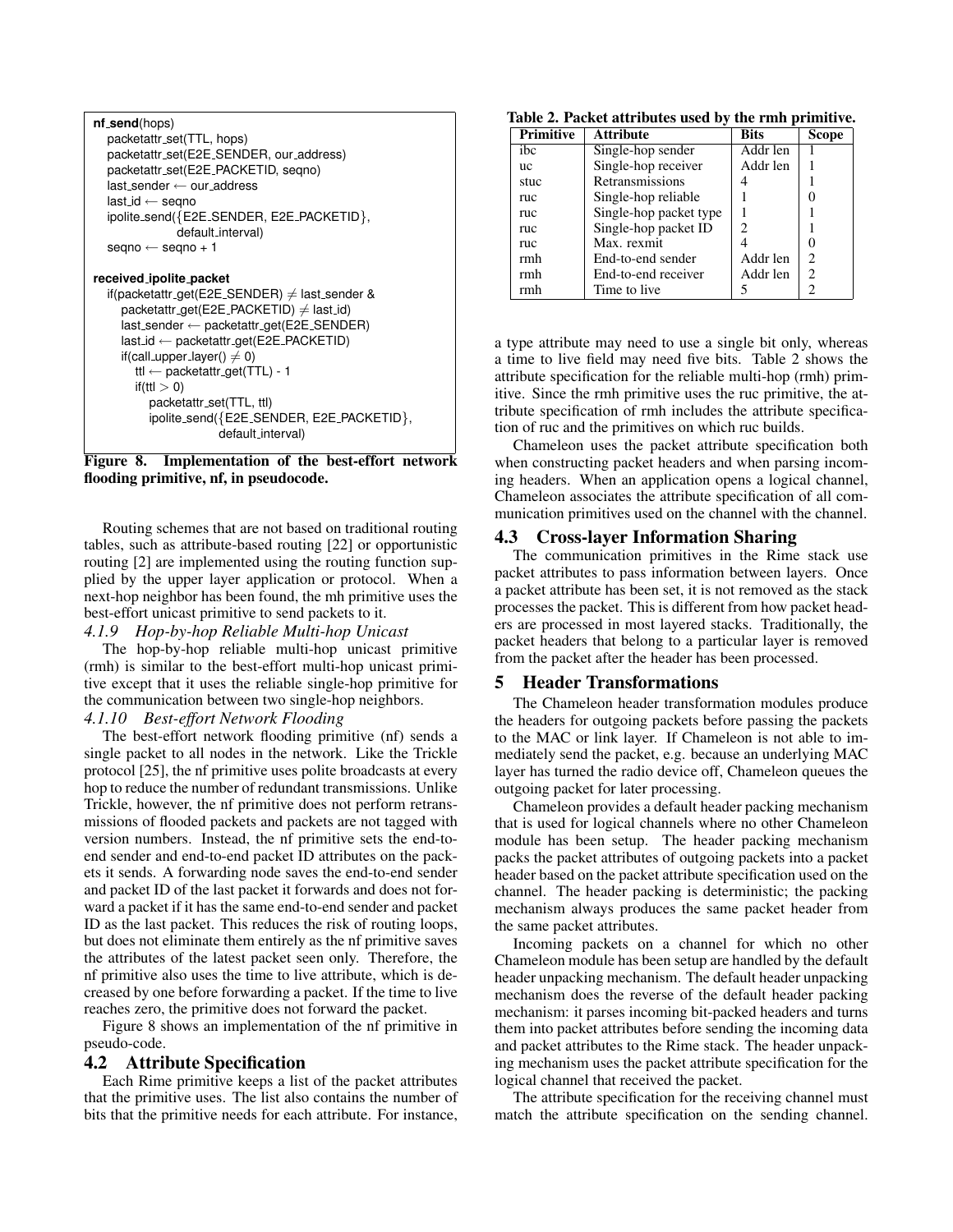```
struct ibc {
  struct abc abc;
  const struct ibc_callbacks *callbacks;
};
struct ipolite {
 struct ibc ibc;
  const struct ipolite_callbacks *callbacks;
  struct ctimer timer;
  struct queuebuf *packet;
};
```
Figure 9. The implementation of the data structures of the layered ipolite and ibc primitives. The data structure includes the data structure of the lower layer primitive.

This may seem like an unusually strict requirement, but it is not any different from the situation in traditional networking; all Internet hosts must know that TCP port 80 is designated for HTTP communication.

The single-hop reliable communication primitives in the Rime stack benefit from automatic packet acknowledgement if the underlying link layer provides such mechanisms. Chameleon supports this by forging acknowledgement messages that are sent up to Rime when a link layer packet has been automatically acknowledged. Similarly, Chameleon intercepts acknowledgement messages sent from Rime and drops them; if the data packet arrived in the first place, the sender has already received a forged acknowledgement at the remote node.

# 6 Implementation

We have implemented the Chameleon architecture—the Rime stack and header transformation modules—in the C programming language using the Contiki operating system [13]. The implementation does, however, not use any Contiki-specific functionality and should therefore be portable to a wide range of embedded operating systems, including TinyOS.

The communication state for the Rime primitives are implemented as C structures as shown in Figure 9. A program that communicates using a Rime communication primitive statically allocates memory for the C structure corresponding to the communication primitive. Layering is implemented as nested structures. Each layer adds its own state variables in the structure. Additionally, each layer adds a pointer to a set of callback functions.

Packet attributes are stored in a fixed size array with one entry for each packet attribute. The default configuration has 15 attributes.

# 7 Network Protocols

To explore the expressiveness of the Rime communication primitives, we implement four types of typical sensor network protocols on top of Rime; one data collection protocol similar to MintRoute [33] and CTP [17], two data dissemination protocols based on Trickle [25] and Deluge [21], and one mesh routing protocol based on AODV [28].

# 7.1 Data Collection

The data collection is an address-free protocol that sends messages towards a sink node somewhere in the network. The protocol is address-free in the sense that the originating nodes do not send their messages to a specific addressed node. Instead, the nodes send their messages towards the nearest sink in the network.

The protocol does two things. It first builds a tree that originates at the sink node. The nodes build the tree by sending periodic announcements containing the number of hops away from the sink. After having built the tree, the nodes start sending messages towards the root of the tree. The protocol sends the messages using hop-by-hop reliable unicast.

To implement the data collection protocol with Rime, we use two Rime primitives: the reliable multi-hop module primitive for sending messages towards the sink, and the identified polite broadcast primitive for setting up the collection tree. The implementation uses two Rime channels: one reliable hop-by-hop (ruc) channel for sending data packets and one identified polite broadcast channel for sending neighbor request and solicitation messages.

# 7.2 Data Dissemination

Data dissemination is an important mechanism in sensor networks. Data dissemination is used to distribute commands or new code to nodes in the network [25]. We have implemented two data dissemination protocols with Rime: a single-packet dissemination protocol based on Trickle [25] and a multi-packet dissemination protocol based on Deluge [21].

The single-packet dissemination protocol runs on top of the network flooding (nf) primitive, which in turn uses the identified polite broadcast primitive. Packets to be disseminated are sent with a specific sequence number that is picked by the original sender. If a node receives a packet with a sequence number that is higher than its own sequence number, it resends the packet using the nf primitive. The resulting protocol behaves as the original Trickle protocol; only the implementation of the protocol is different.

The multi-packet dissemination protocol uses the singlepacket dissemination protocol to send the data. Negative acknowledgements and repair packets are sent with identified polite broadcasts. The protocol thus uses three logical channels: two for the single-packet dissemination protocol and one for the identified polite broadcasts.

# 7.3 Mesh Routing

The mesh routing protocol is based on AODV [28]. Each node keeps a list of destination node addresses together with the address of the next-hop node. To setup a routing path through the network, the protocol floods the network with route request packets. When a node receives a route request packet, it sets up a backward path to the sender of the route request, and rebroadcasts the route request towards other neighbors. If a node receives a route request for its own address, the node sends a route reply packet back to the sender of the route request. Since nodes along the path towards the sender of the route request have a route back to the sender, the route reply can be sent along this route. The route reply is sent using multi-hop unicast. Nodes that forward the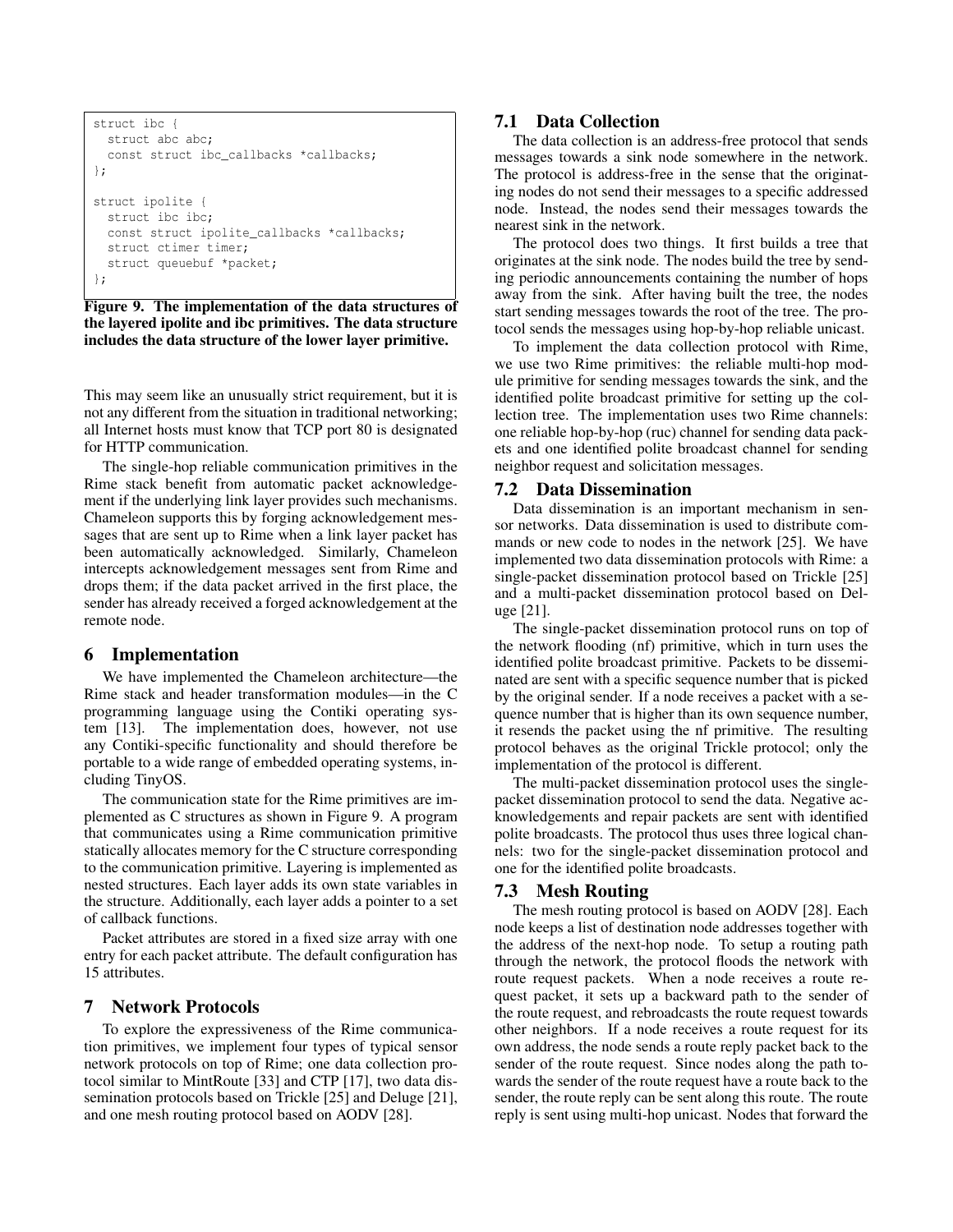route reply set up a route towards the receiver of the original route request packet. Data packets are sent using multi-hop unicast.

The Rime implementation of the mesh routing protocol uses the network flooding primitive (nf) to send route requests to the entire network and the best-effort multi-hop forwarding primitive (mh) to send multi-hop unicasts.

#### 8 Chameleon Modules

To explore how well the Chameleon architecture is able to adapt to underlying protocols and mechanisms, we have implemented Chameleon modules that mimic the 802.15.4 header format, the X-MAC MAC protocol [4], and TCP/IP. The 802.15.4 Chameleon module does not implement the full 802.15.4 protocol, but simply constructs 802.15.4compatible frames based on information in the packet attributes coming from Rime. The X-MAC module implements the X-MAC protocol, which treats broadcast and unicast packets differently. The TCP/IP Chameleon module is based on uIP [12] and constructs UDP packets and TCP segments from the packet attributes; reliable unicast packets are sent over TCP connections, and best-effort and broadcast packets are sent over UDP.

### 9 Evaluation

The primary metric of a communication architecture is how well its communication abstractions fit the problem domain. This is a qualitative metric and is therefore not possible to quantify. The secondary metric is the overhead of an implementation of the architecture. For sensor networks, we measure the overhead in memory footprint, energy consumption, and run-time performance. For sensor network programs, memory footprint typically is determined at compile time. For dynamically allocatable buffers, the memory footprint is compile-time configurable and it is interesting to measure how well a typical configuration works. Energy consumption is typically determined by the time the radio device can be asleep. This is, however, dependent on the MAC protocol and not on the communication architecture. Nevertheless, the size of packet headers matters for the energy consumption as larger packet headers require more transmission and reception time, which amounts to a higher energy consumption. The run-time performance is number of microprocessor cycles required to execute the implementation of the architecture.

We evaluate the qualitative aspect of how well the communication primitives in the Rime stack map onto sensor network protocols. This is done in Section 7 by implementing sensor network protocols with Rime. Similarly, we evaluate the flexibility of Chameleon by implementing a set of underlying protocols with Chameleon. We do this in Section 8.

In this section, we quantitatively evaluate the complexity of the protocol implementations, the memory footprint of our implementation of the Rime stack, and the run-time overhead of our implementation of the architecture. Our results show that the complexity of the protocol implementations in Rime is lower than similar implementations for previous communication architectures for sensor networks, that the memory footprint is small, and that the execution-time overhead of the implementation is small.

|  | Table 3. Comparison of implementation complexity of   |  |
|--|-------------------------------------------------------|--|
|  | the data collection and data dissemination protocols. |  |

| Module                                | <b>Statements</b><br>(SP) | <b>Statements</b><br>(Rime) |
|---------------------------------------|---------------------------|-----------------------------|
| Data dissemination<br>Data collection | 109<br>138                |                             |
|                                       |                           |                             |

#### 9.1 Complexity of Protocol Implementations

One of the design goals of the Rime stack is to reduce the implementation complexity of communication protocols for sensor networks. To evaluate if Rime reduces the implementation complexity of sensor network protocols, we compare the Rime implementation of the data collection, data dissemination, and mesh routing protocols with the corresponding implementations of similar protocols implemented within the  $\overline{SP}$  architecture  $[30]$ <sup>1</sup>.

We use the number of program language statements used to implement the protocol as an approximation of the implementation complexity. While this approximation is affected by many other factors other than the implementation complexity, such as programming language terseness and programming style, it allows us to see general trends. If one protocol implementation consists of radically more program language statements than another does, this may hint towards the first being more complex than the other is.

Table 3 lists the number of program language statements in the implementations of the Trickle data dissemination protocol and the data collection protocol in SP and in Rime. The numbers for Rime are C statements, excluding comments and header files, and the numbers for SP are nesC statements, excluding comments and module specification statements. We see that the number of program language statements in the Rime implementations is much smaller than for SP. We did not have a mesh routing implementation in SP to compare with, but the TinyAODV code in TinyOS  $1.x^2$  consists of 496 statements, while the mesh routing and route discovery code in Rime consists of only 105 statements.

### 9.2 Memory Footprint

Due to the limited memory size of sensor network nodes, the memory footprint of the Chameleon architecture is an important measure of it feasibility and usefulness on memoryconstrained sensor network nodes.

The total memory footprint is composed of two parts: the memory footprint of the compiled code, which always is present in on-chip ROM, and the memory footprint of the data memory required to run the code. The size of the data memory includes the buffers, both the Rime buffer and all queue buffers, and all protocol state.

Table 4 lists the memory footprint of the Rime modules, compiled for the MSP430 microcontroller. The code was compiled with a Rime buffer size of 128 bytes and 4 queue buffers. If all modules are to be included in the final system, the total memory footprint of the compiled code is less

<sup>&</sup>lt;sup>1</sup>The SP implementations were provided by Joe Polastre.

 ${}^{2}$ The TinyAODV code is from tinyos-contrib-1.1.0/contrib/hsn/tos/lib/AODV Core.nc and tinyos-contrib-1.1.0/contrib/hsn/tos/lib/AODV PacketForwarder.nc.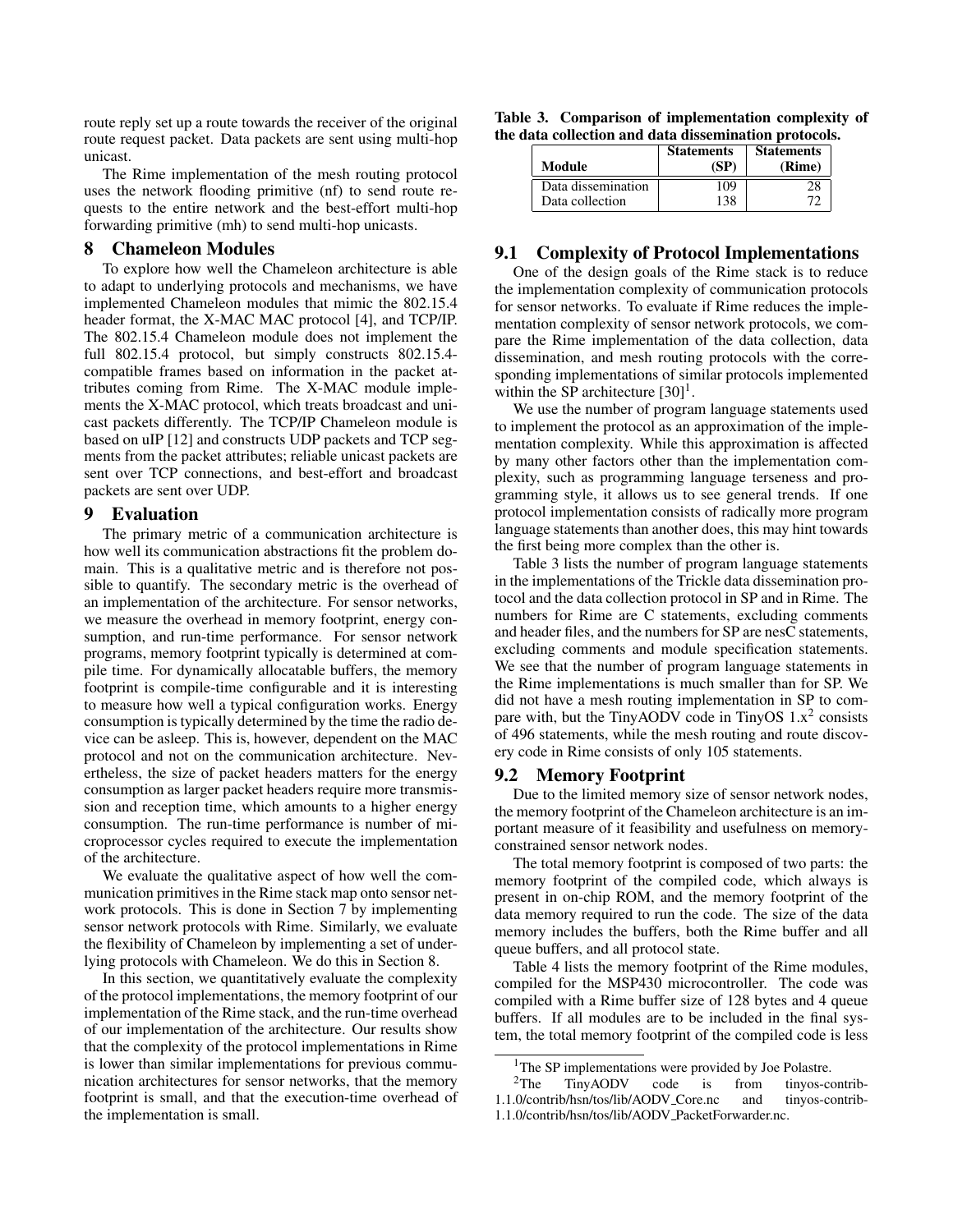Table 4. Static memory footprint of Rime compiled for the Tmote Sky/MSP430. The RAM for the communication primitives is the per-channel RAM footprint.

|           | <b>ROM</b> | <b>RAM</b>     |
|-----------|------------|----------------|
| Module    | (bytes)    | (bytes)        |
| rimebuf   | 416        | 168            |
| queuebuf  | 320        | 730            |
| abc       | 134        | $\overline{2}$ |
| ibc       | 114        | $\overline{2}$ |
| <b>uc</b> | 124        | $\overline{2}$ |
| stuc      | 272        | 16             |
| ruc       | 254        | 4              |
| polite    | 390        | 15             |
| ipolite   | 406        | 15             |
| mh        | 246        | 2              |
| rmh       | 266        | 3              |
| nf        | 356        | 7              |



Figure 10. Message delivery rates for the data collection and mesh routing protocols with three and with seven queue buffers.

than 10% of the available ROM and RAM on the Tmote Sky platform.

The largest module in terms of RAM footprint in Table 4 is the queuebuf module. The queuebuf module contains statically allocated memory for all queue buffers in the stack and the maxiumum number of queue buffers therefore determines the RAM footprint of the module. How many queue buffers that are needed by Rime depend on the applications running on top of Rime and on the environment in which they run.

To determine a reasonable configuration of available queue buffers, we simulate a network of 25 nodes in a square lattice. Each node run a data collection application and an application that uses the mesh routing protocols. We measure the amount of queue buffers that are needed. With an interval of 10 seconds, each node sends a data collection message towards the sink and a mesh routing message. The sink is located in the top right corner, and the mesh routing message is sent to the node in bottom right corner. With this configuration, the maximum amount of queue buffers used in the network is seven. The number of received packets is

Table 5. Static memory footprint of five header transformation modules compiled for the Tmote Sky/MSP430.

|               | <b>ROM</b> | <b>RAM</b> |
|---------------|------------|------------|
| Module        | (bytes)    | (bytes)    |
| Bit-pack      | 1090       |            |
| Non-opt       | 472        | 0          |
| 802.15.4      | 642        | 0          |
| <b>UDP/IP</b> | 1658       | 104        |
| <b>TCP/IP</b> | 6042       | 162        |

shown in Figure 10. After 220 seconds, the number of delivered data collection packets is slightly higher with an unlimited amount of queue buffers. The number of delivered mesh routing messages is, however, higher with the limited amount of queue buffers. The reason for this is that the mesh routing protocol, which does not allocate queue buffers, does not have to compete with the data collection traffic that cannot allocate enough queue buffers.

The memory requirements for five header transformation modules are given in Table 5. The UDP/IP module includes an implementation of the ARP protocol and the TCP/IP module contains the entire uIP TCP/IP stack [12]. The ROM requirement of uIP and the ARP module is 5312 bytes.

### 9.3 Execution Time Overhead

The purpose of the Chameleon architecture is not to optimize the execution time but to provide an adaptive communication architecture for sensor network applications and protocols. Nevertheless, it is interesting to study the execution time characteristics of the architecture as it provides insights into the behavior of a packet attribute-based architecture such as Chameleon. We find that the execution time overhead of the packet attribute-based Chameleon architecture is small compared to a packet header-based architecture.

We first measure the Chameleon architecture as a black box. To measure the effect of the execution time overhead of Chameleon, we implement two versions of the Chameleon architecture: one using packet attributes, and one using traditional packet headers. We run both implementations on Tmote Sky nodes [31] using the X-MAC protocol [4] with a 9% duty cycle. Both implementations construct 802.15.4 compatible MAC-level headers. We run two experiments. First, we let two Tmote Sky nodes ping-pong packets between each other using the best-effort unicast primitive. Second, the two nodes ping-pong packets using the best-effort local area broadcast primitive. During both experiments we measure the round-trip time of the packets. The results of the measurements are show in Figure 11. The round-trip time, which is completely dominated by the time spent waiting for the other node to wake up, is not noticeably different between the two implementations.

To study the performance effect of packet attributes, we measure and compare the run time of the Rime stack implemented with packet attributes and with packet headers. We run the Rime data collection protocol on nine Tmote Sky motes. We run the MSP430 microcontroller at a speed of 2.45 MHz and measure the CPU cycles with a hardware timer running at the CPU speed. We measure the time from the application's invocation of the entry function into the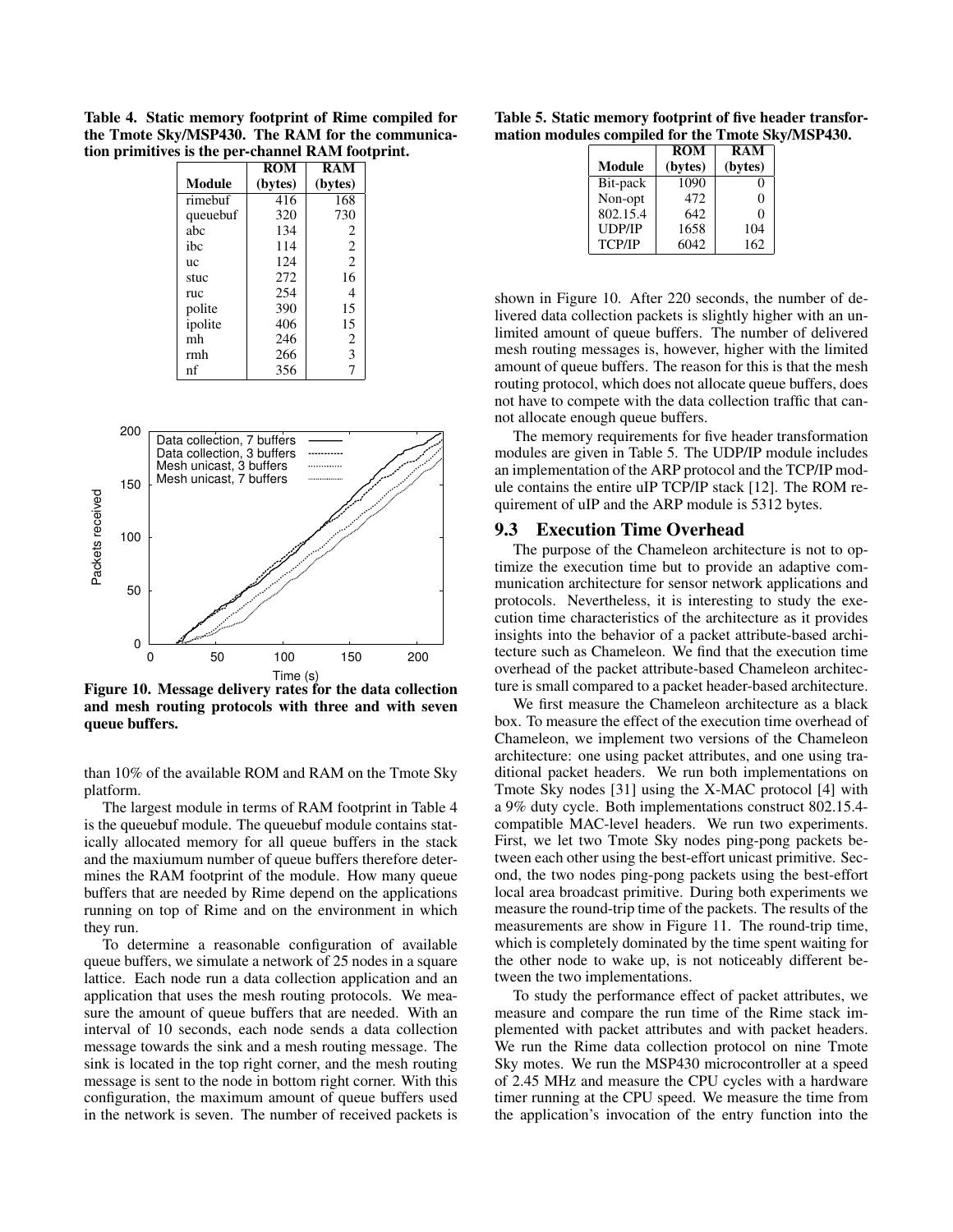

Figure 11. The round-trip time for ping-ponging a packet between two Tmote Sky motes using the X-MAC protocol. The overhead for packet attributes is negligible.

Rime stack, to the packet is transmitted. Packets are formed as 802.15.4 frames. The packet attribute-based implementation uses the 802.15.4 Chameleon module, whereas the packet header-based implementation uses a tailored MAC driver that is able to produce 802.15.4-compatible frames. We measure the execution time at different points in the stack: at the data collection layer (tree), at the reliable unicast layer (ruc), at the best-effort unicast layer (uc), at the identified broadcast layer (ibc), and at the anonymous broadcast layer (abc). The measured execution time does not include the overhead of the device driver for the radio chip, which typically is on the order of a few milliseconds on the Tmote Sky. To study the impact of packet size, we run two experiments, one with 10-byte packets and one with 100-byte packets.

The results of the execution time measurements are shown in Figure 12. We see that for the lowest three layers in the stack, the execution time for the packet attribute-based implementation is similar to or lower than the execution time for the packet header-based implementation. For the reliable unicast and the data collection layers, however, the execution time is higher for the packet attribute-based implementation. The reason for this is that the reliable unicast module copies the outgoing packet to a queue buffer. In the packet attribute-based, the prototype implementation copies a list of all possible packet attributes to the queue buffer. In the packet header-based implementation, the queue buffer operation only copies the packet header, which typically is smaller than the list of available packet attributes. This is, however, an artifact of our current prototype implementation and it is most likely possible to optimize this operation.

To quantify the run-time overhead of different header transformation modules, we measure the processor cycles spent in each transformation module. We perform two experiments, one with the single-hop unicast module (uc) and one with the data collection protocol, which uses both best-effort broadcast messages and reliable unicast messages. We take timestamps before calling the header transformation module and after returning from the call.



Figure 12. Measured execution time in milliseconds at different layers, with 10 and 100 byte packets, with and without packet attributes.

Table 6. Measured execution time in cycles of different header transformation modules. 1000 cycles is approximately 0.4 ms.

| <b>Unicast</b> |
|----------------|
| 738            |
| 458            |
| 739            |
| 457            |
| 503            |
| 348            |
| 904            |
| 512            |
|                |

Table 6 shows the measured CPU cycles for the different header transformation modules. The overhead is larger in the data collection case because the data collection protocol has more headers than the unicast protocol. The 802.15.4 header transformation module is the fastest in the unicast case because it is optimized for this case; it checks if the packet attributes match the 802.15.4 header and if so quickly produces a matching header. If more packet attributes are present, extra headers are put after the standard 802.15.4 header, which increases the execution time. UDP/IP calculates the IP checksum, which increases its execution time.

#### 9.4 Energy Trade-offs in Bit-packed Headers

The cross-layer bit-packed header transformation module in Chameleon can reduce the size of transmitted packet headers, which leaves more room for data in each packet, and reduces the risk of bit errors in the header [11]. In this context, it is interesting to study if the header packing also reduces the energy consumption. Since energy is spent on both constructing and transmitting headers, the reduction in transmission energy must be more than the increase in processing energy for constructing the bit-packed headers. To evaluate the energy consumption, we use the energy estimation mechanism in Contiki [15]. The mechanism computes an energy estimate from pre-measured current component draw and real-time measurements of radio transmission and listening time, and CPU processing and sleeping time.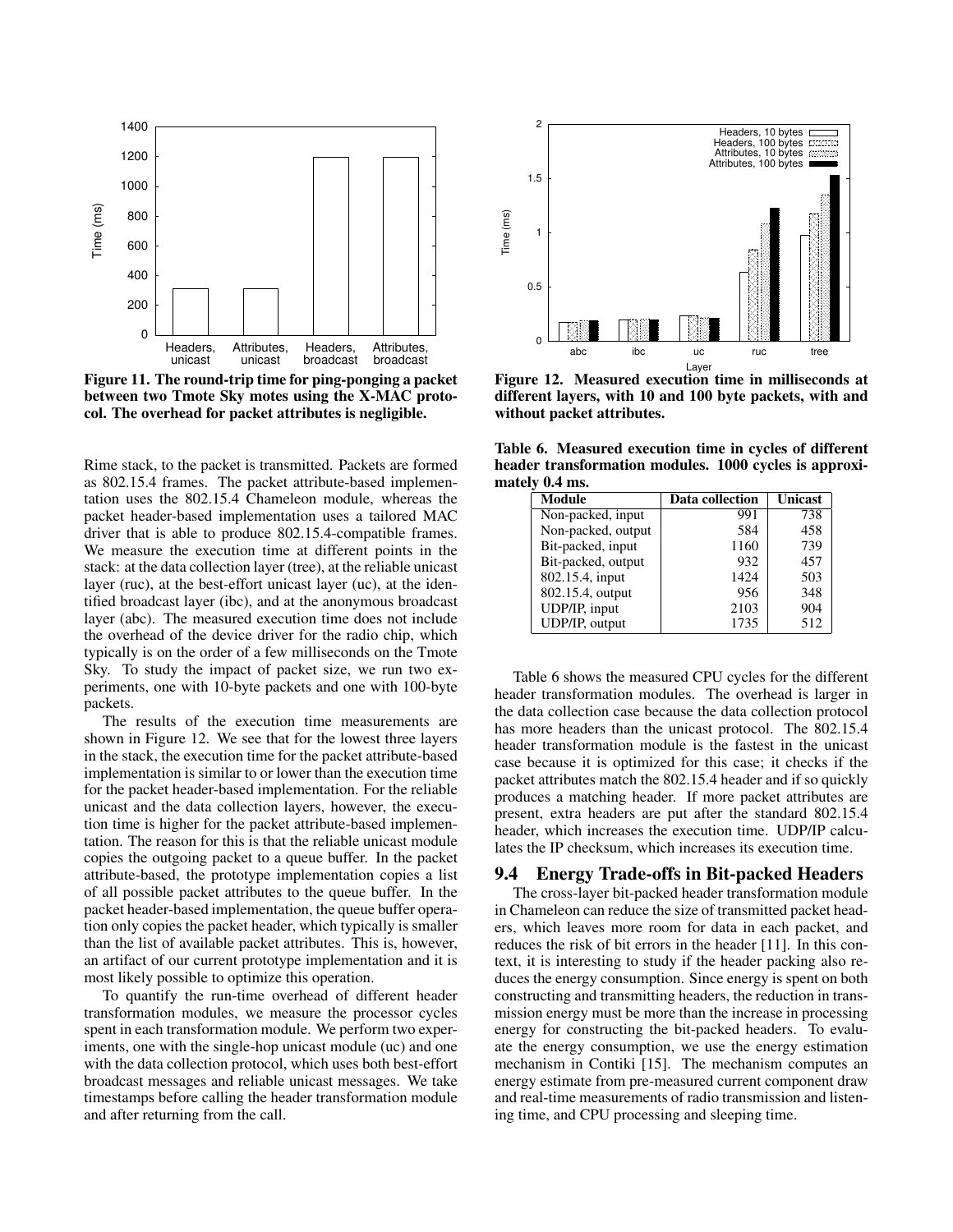Table 7. The estimated power consumption in mW of the bit-packed header transformation module and the nonpacked header transformation module. The total power is rounded to two significant digits.

|            | <b>CPU</b><br>Transmit |       | <b>Total</b> |
|------------|------------------------|-------|--------------|
| Module     | power                  | power | power        |
| Non-packed | 0.0401                 | 0.237 | 0.28         |
| Bit-packed | 0.0401                 | 0.237 | 0.28         |

We let the data collection application send data once every two seconds on nine Tmote Sky boards. We compare the estimated energy consumption of the bit-packed header with that of a non-packed header. In both experiments, we transmit 16 bytes of application data. By bit-packing the data collection protocol headers, the data collection header size is reduced with 33% from twelve bytes (Figure 3) to eight bytes (Figure 4). While this does increase the available space for data in each packet, and reduces the risk of bit errors in the header, it does not seem to significantly reduce the energy consumption. Table 7 reports the estimated energy consumption for the data collection application for both the bit-packed headers and the non-packed headers. All reported data are averaged over six runs of 200 seconds each. While our measurements show slightly lower energy consumption with a bit-packed header, the reduction is not significant.

# 10 Related Work

Culler et al. [10] highlight the need for defining a sensor network architecture and discuss where to place the narrow waist of the architecture. The authors conclude that, in order to allow for both address-free and name-based protocols, the narrow waist should be placed between the network layer and the link layer. Polastre et al. [30] implement and evaluate SP, a sensor network architecture based on the proposal by Culler et al. The SP architecture provides an abstraction of the link layer and mechanisms for managing next-hop neighbors and their sleep cycle schedules. The SP architecture has inspired the design of the Chameleon architecture and parts of the SP architecture, such as the placement of the narrow waist, can be found in the Chameleon architecture. However, Rime provides a wide range of communication primitives for simplifying protocol implementations that SP does not. Furthermore, the header optimization and transformation mechanisms in Rime do not have any counterpart in SP.

Cheng et al. [16] propose a modular network layer that is intended to run on top of SP. The modular network layer provides multi-hop routing functionality that SP does not provide. The network layer provides a software architecture that is designed to simplify the implementation of routing protocols. Rime is different in that Rime itself provides a rich set of communication primitives instead of relying on the protocol or application developer to implement such primitives. The modular network layer by Cheng et al. is layered and the protocol developer must specifically define packet headers. The architecture suffers from the same problems as other layered stacks in that cross-layer information sharing is difficult and in that the architecture does not easily allow bit-packed headers and header optimizations.

The challenges of constructing a communication architecture for sensor networks is very different from the challenges in constructing a general-purpose communication architecture for the Internet [7]. Nevertheless, our work is inspired by the ideas behind the Plutarch architecture by Crowcroft et al. [9] and the role-based architecture by Braden et al. [3]. The Plutarch architecture does not specify the particular protocols to be used within the architecture, which is similar to how the Chameleon architecture does not specify the particular message formats used within the architecture.

The role-based architecture by Braden et al. shares many similarities with the packet attribute and header transformation mechanisms in the Chameleon architecture, such as the use of packet attributes instead of packet headers. However, there are a number of significant differences. First, the role-based architecture is designed to be fully modular, with the possibility to freely compose roles. In contrast, we deliberately designed the Chameleon architecture and the Rime stack to be strictly layered in order to reduce the complexity of the architecture, which is important for resource constrained sensor nodes. Second, unlike the Chameleon architecture, the role-based architecture does not specify any communication protocols or mechanisms, but is only a framework in which protocols can be implemented. The Chameleon architecture includes a set of communication primitives that are designed for the specific application domain of sensor networks. Third, since the problem scope of a general-purpose Internet-scale communication architecture is much larger than that of a sensor network communication architecture, the role-based architecture includes several mechanisms for controlling the access to packet attributes. In this sense, the Chameleon architecture is significantly less complex.

Chang and Gay [5] present network types, an extension to the nesC language that solves parts of same problem that the header transformation modules in Chameleon do: protocol implementations do not need to implement header field alignment and header field byte ordering. Unlike Chameleon, however, network types do not address the cross-layer information sharing problem, but still require protocol headers to be strictly separated.

A number of programming primitives for sensor networks have been proposed and investigated [18, 26]. Rime is different from this body of work in that the communication primitives provided by Rime are more low-level. The Rime communication primitives can be used to implement higher level programming primitives such as logical neighborhoods [26] or generic role assignment [18].

# 11 Conclusions

We present a novel communication architecture for wireless sensor networks that provides a set of communication primitives that map well onto the communication primitives used by typical sensor network protocols. The architecture does not use packet headers but instead uses packet attributes, an abstract representation of the information commonly found in packet headers. Packet attributes make it possible for the architecture to adapt to a variety of underlying protocols and mechanisms such as MAC and link layer